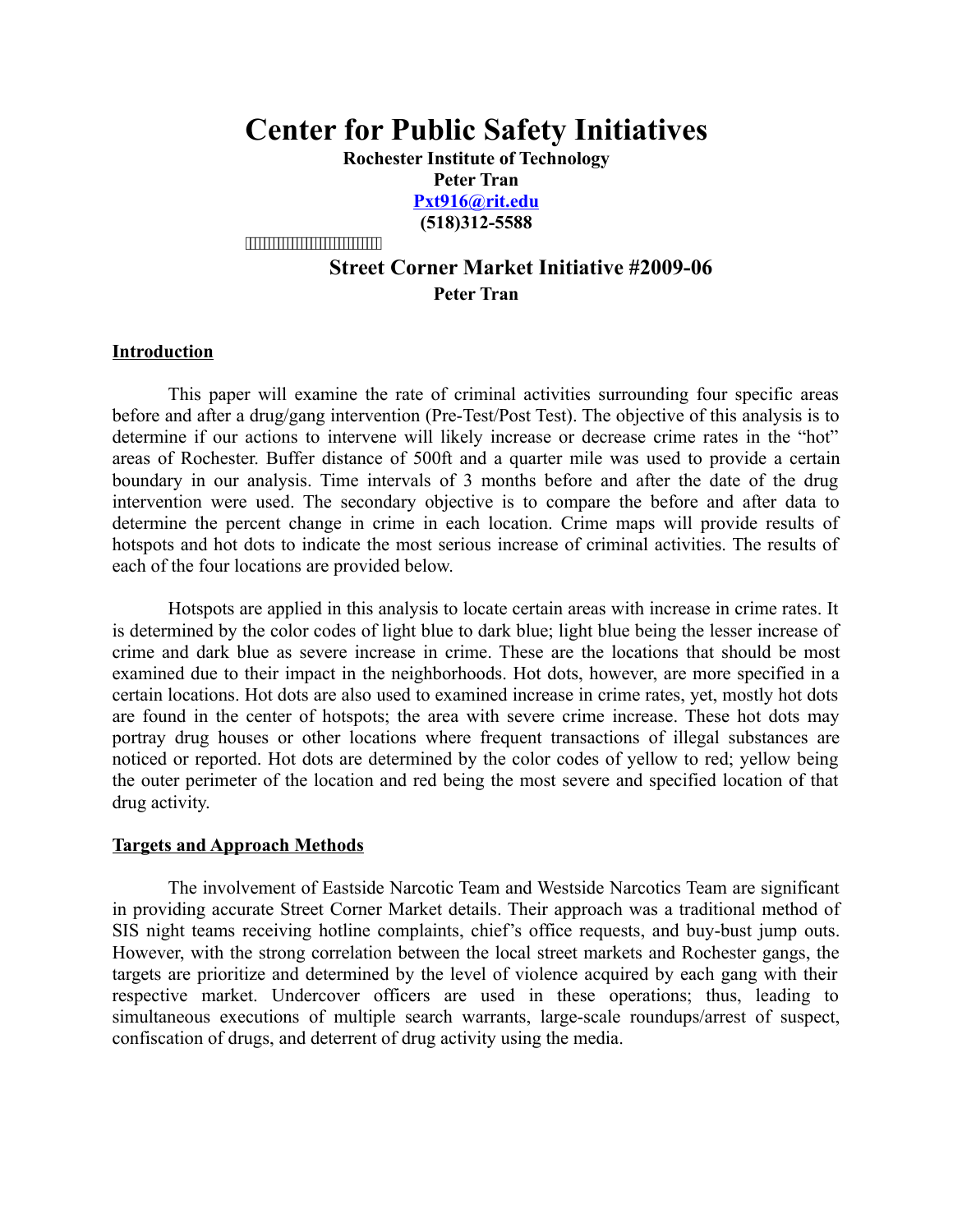### **Locations**

### **Chili/Thurston**

The investigation of this intersection occurred from December 10, 2007 until February 7, 2008. The drug intervention occurred on February 7, 2008. The analysis of crimes was from November 6, 2007 – February 6, 2008 (Before) and February 8, 2008 – May 8, 2008 (After). Information below is the results of the drug intervention. The total of crime rates gathered excludes only the controlled substance crime to determine the increase or decrease of other crimes.

Search Warrants Executed: 16 Individual Arrested: 24 Cash Seized: \$7,789.00 Cracked Seized: 54.2 grams Marijuana Seized: 163.7 grams Weapons Seized: 1 (shotgun) Vehicle Seized: 3

The chart below provides details and amount of crime types reported in gang territories.

| <b>Type of Crime</b>         | <b>Before</b> | After    | % Change |
|------------------------------|---------------|----------|----------|
| AGGR.ASSAULT                 | Ω             |          |          |
| <b>BURGLARY</b>              |               | 2        | 100      |
| <b>CONTROLLED SUBSTANCES</b> | 30            | 4        | $-86.7$  |
| <b>CRIMINAL MISCHIEF</b>     | 1             | 0        | $-100$   |
| <b>DISORDERLY CONDUCT</b>    | 3             | 0        | $-100$   |
| <b>FRAUD</b>                 |               | O        | $-100$   |
| <b>LARCENY</b>               |               |          |          |
| <b>OTHER OFFENSE</b>         |               |          | 0        |
| <b>ROBBERY</b>               | O             | 4        |          |
| <b>SEX OFFENSES</b>          | 1             | $\Omega$ | $-100$   |
| SIMPLE ASSAULT               | 6             |          | $-83.3$  |
| TOTAL                        | 15            | 9        | -40      |

Another chart below provides details of the crime rates that are within a 500ft buffer.

| <b>Type of Crime</b>         | <b>Before</b>  | <b>After</b>   | % Change |
|------------------------------|----------------|----------------|----------|
| AGGR. ASSAULT                |                | 3              | 200      |
| <b>BURGLARY</b>              | 3              | 7              | 133.3    |
| <b>CONTROLLED SUBSTANCES</b> | 32             | 5              | $-84.4$  |
| <b>CRIMINAL MISCHIEF</b>     | 2              | 2              | 0        |
| DISORDERLY CONDUCT           | 4              | 2              | -50      |
| <b>FRAUD</b>                 | $\overline{2}$ | 0              | $-100$   |
| <b>LARCENY</b>               | 5              | $\overline{2}$ | $-60$    |
| <b>OTHER OFFENSE</b>         | 3              | 3              | ŋ        |
| <b>ROBBERY</b>               |                | 4              | 300      |
| <b>SEX OFFENSES</b>          | $\overline{2}$ | ŋ              | $-100$   |
| SIMPLE ASSAULT               | 8              | 4              | $-50$    |
| <b>TOTAL</b>                 | 31             | 27             | $-12.9$  |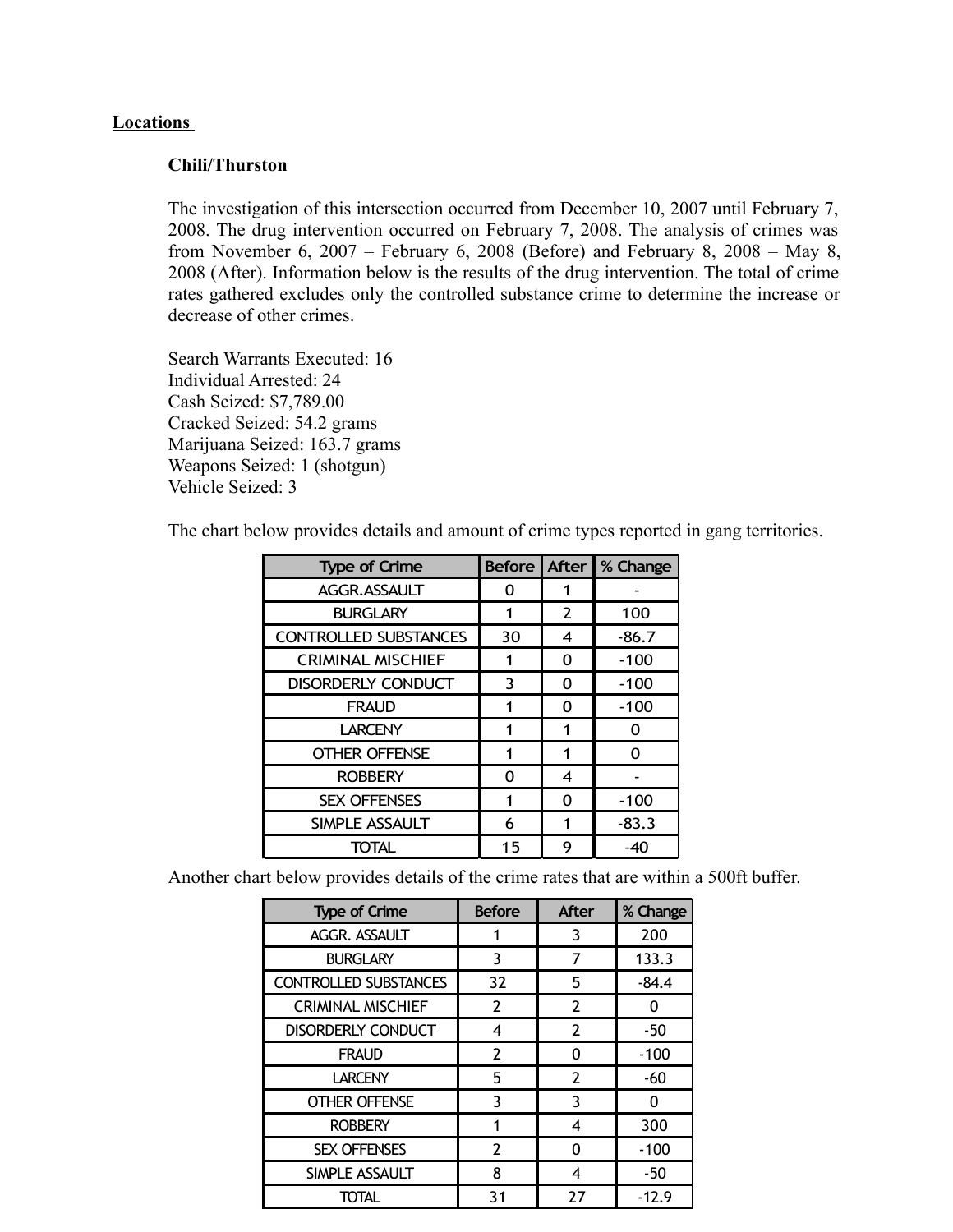| <b>Type of Crime</b>         | <b>Before</b> | <b>After</b>   | % Change |
|------------------------------|---------------|----------------|----------|
| <b>AGGR. ASSAULT</b>         | 1             | 5              | 400      |
| <b>BURGLARY</b>              | 7             | 9              | 28.6     |
| <b>CONTROLLED SUBSTANCES</b> | 41            | 5              | $-87.8$  |
| <b>CRIMINAL MISCHIEF</b>     | 14            | 12             | $-14.3$  |
| <b>DANGEROUS WEAPONS</b>     | 1             | $\overline{2}$ | 100      |
| DISORDERLY CONDUCT           | 4             | 0              | $-100$   |
| FORGERY/COUNERFEITING        | 1             | 0              | $-100$   |
| <b>FRAUD</b>                 | 2             | 0              | $-100$   |
| <b>LARCENY</b>               | 9             | 7              | $-22.2$  |
| <b>MV THEFT</b>              | 3             | 5              | 66.7     |
| <b>OTHER OFFENSE</b>         | 12            | $\overline{7}$ | $-41.7$  |
| <b>ROBBERY</b>               | 5             | 6              | 20       |
| <b>SEX OFFENSES</b>          | 2             | 1              | -50      |
| SIMPLE ASSAULT               | 17            | 22             | 29.4     |
| <b>TOTAL</b>                 | 78            | 76             | $-2.56$  |

The third chart below reveals the crime rates that are within a quarter mile buffer.

A crime map of Chili/Thurston can provide a visual image of where most of these crimes occur.



# Chili/Thurston Analysis Area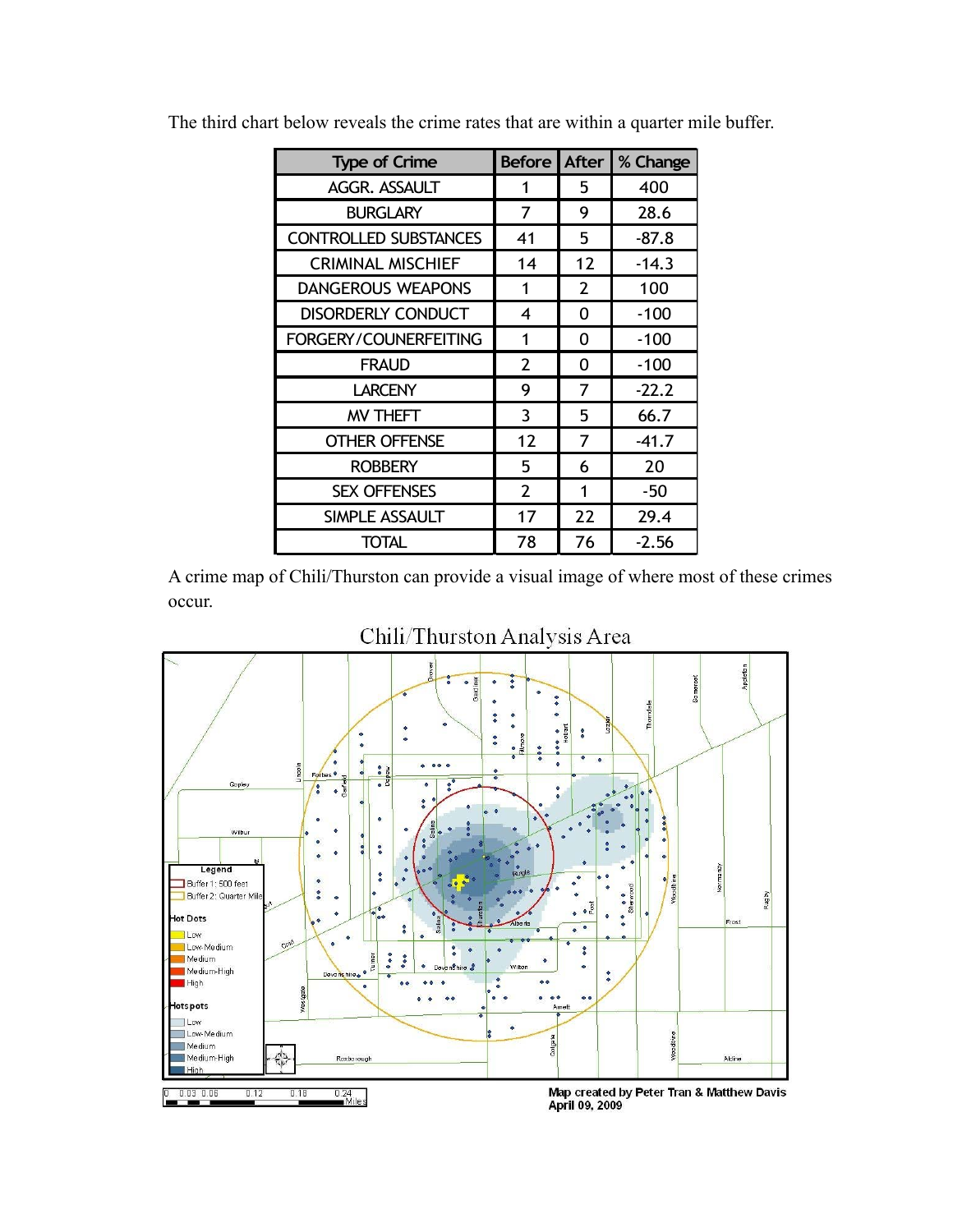### **Bauman/Avenue D.**

The investigation of this intersection occurred from November 24, 2007 until January 14, 2008. The drug intervention occurred on January 14, 2008. The analysis of crimes was from October 13, 2007 – January 13, 2008 (Before) and January 15, 2008 – April 15, 2008 (After). Information below is the results of the drug intervention. The total of crime rates gathered excludes only the controlled substance crime to determine the increase or decrease of other crimes.

Search Warrants Executed: 8 (6 residences, 2 vehicles) Individual Arrested:7 Cash Seized: \$24,313.00 Heroin Seized: 3 grams Marijuana Seized: 30 grams Weapons Seized: 2 (handguns)

The chart below provides details of the crime rates that are within a 500ft buffer.

| <b>Crime Type</b>         |                |                  | <b>Before After % Change</b> |
|---------------------------|----------------|------------------|------------------------------|
| <b>AGGR. ASSAULT</b>      | 1              | 1                | 0.00                         |
| <b>BURGLARY</b>           | 1              | $\overline{2}$   | 100.00                       |
| CONTROLLED SUBSTANCES     | 10             | 7                | $-30.00$                     |
| <b>CRIMINAL MISCHIEF</b>  | 4              | 0                | $-100.00$                    |
| <b>DISORDERLY CONDUCT</b> | 1              | 3                | 200.00                       |
| FRAUD                     | 0              | $\boldsymbol{0}$ |                              |
| <b>LARCENY</b>            | 0              | 1                |                              |
| <b>OTHER OFFENSE</b>      | 1              | 2                | 100.00                       |
| ROBBERY                   | 0              | 0                |                              |
| <b>SEX OFFENSES</b>       | 1              | 0                | $-100.00$                    |
| SIMPLE ASSAULT            | 4              | 0                | $-100.00$                    |
| ARSON                     | $\overline{2}$ | 0                | $-100.00$                    |
| <b>DANGEROUS WEAPONS</b>  | 3              | 1                | -66.67                       |
| RAPE                      | 1              | 0                | $-100.00$                    |
| <b>MV THEFT</b>           | 3              | 0                | $-100.00$                    |
| TOTAL                     | 22             | 10               | -54.55                       |

The second chart provides details of the crime rates that are within a quarter mile buffer.

| Crime Type      |  | Before After   % Change |
|-----------------|--|-------------------------|
| AGGR. ASSAULT   |  | L71 43                  |
| <b>BURGLARY</b> |  |                         |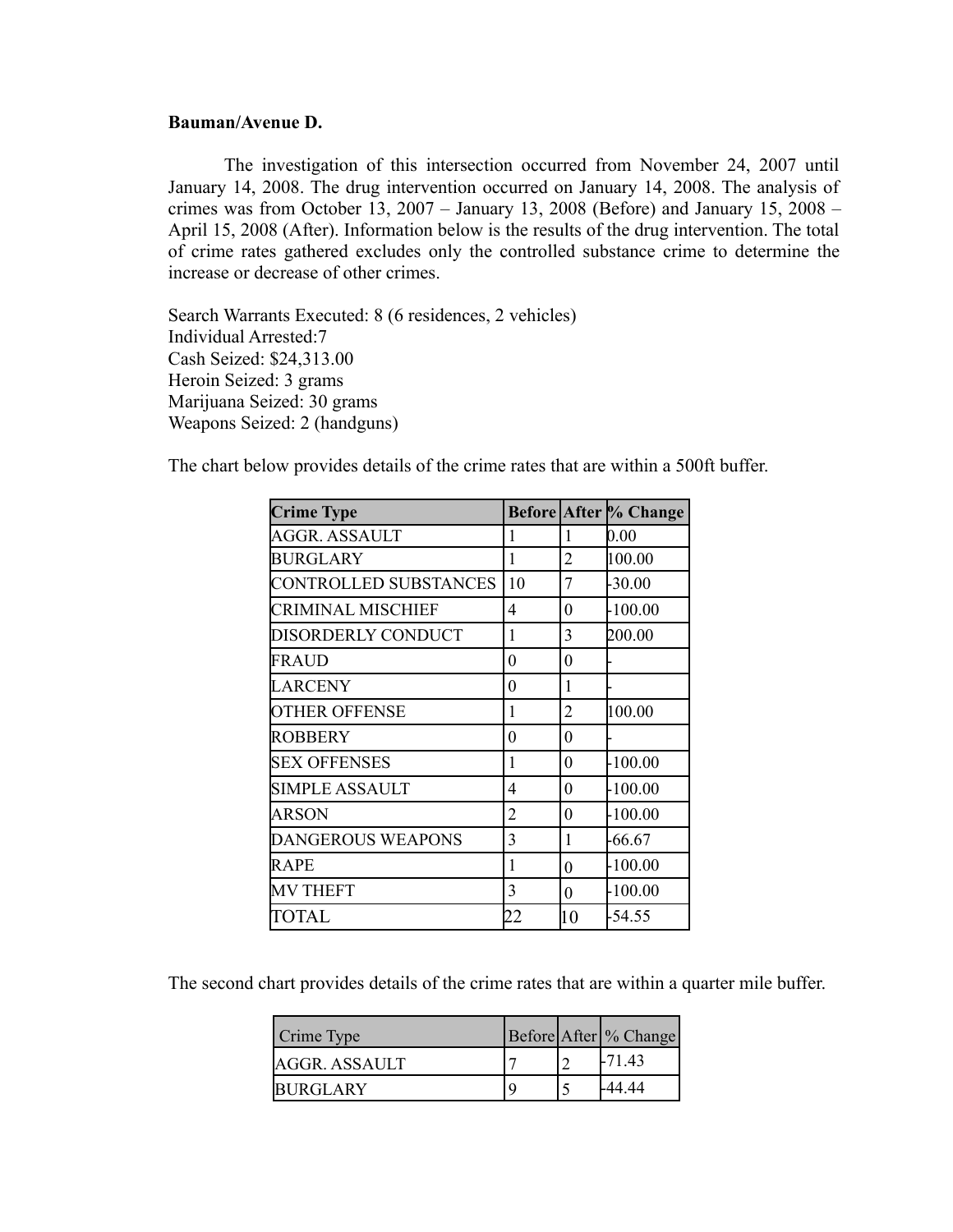| CONTROLLED SUBSTANCES 32  |    | 20       | $-37.50$  |
|---------------------------|----|----------|-----------|
| <b>CRIMINAL MISCHIEF</b>  | 13 | 6        | $-53.85$  |
| <b>DISORDERLY CONDUCT</b> | 6  | 5        | -16.67    |
| <b>FRAUD</b>              | 0  | 10       |           |
| <b>LARCENY</b>            | 6  | 2        | -66.67    |
| <b>OTHER OFFENSE</b>      | 15 | 8        | -46.67    |
| <b>ROBBERY</b>            | 5  | 3        | $-40.00$  |
| <b>SEX OFFENSES</b>       |    | $\theta$ | $-100.00$ |
| <b>SIMPLE ASSAULT</b>     | 25 | 21       | $-16.00$  |
| TOTAL                     | 87 | 62       | -28.74    |

A crime map of Bauman/Avenue D. can provide a visual image of where most of these crimes occur.



Avenue D/Bauman Analysis Area

**North Clinton/Scrantom**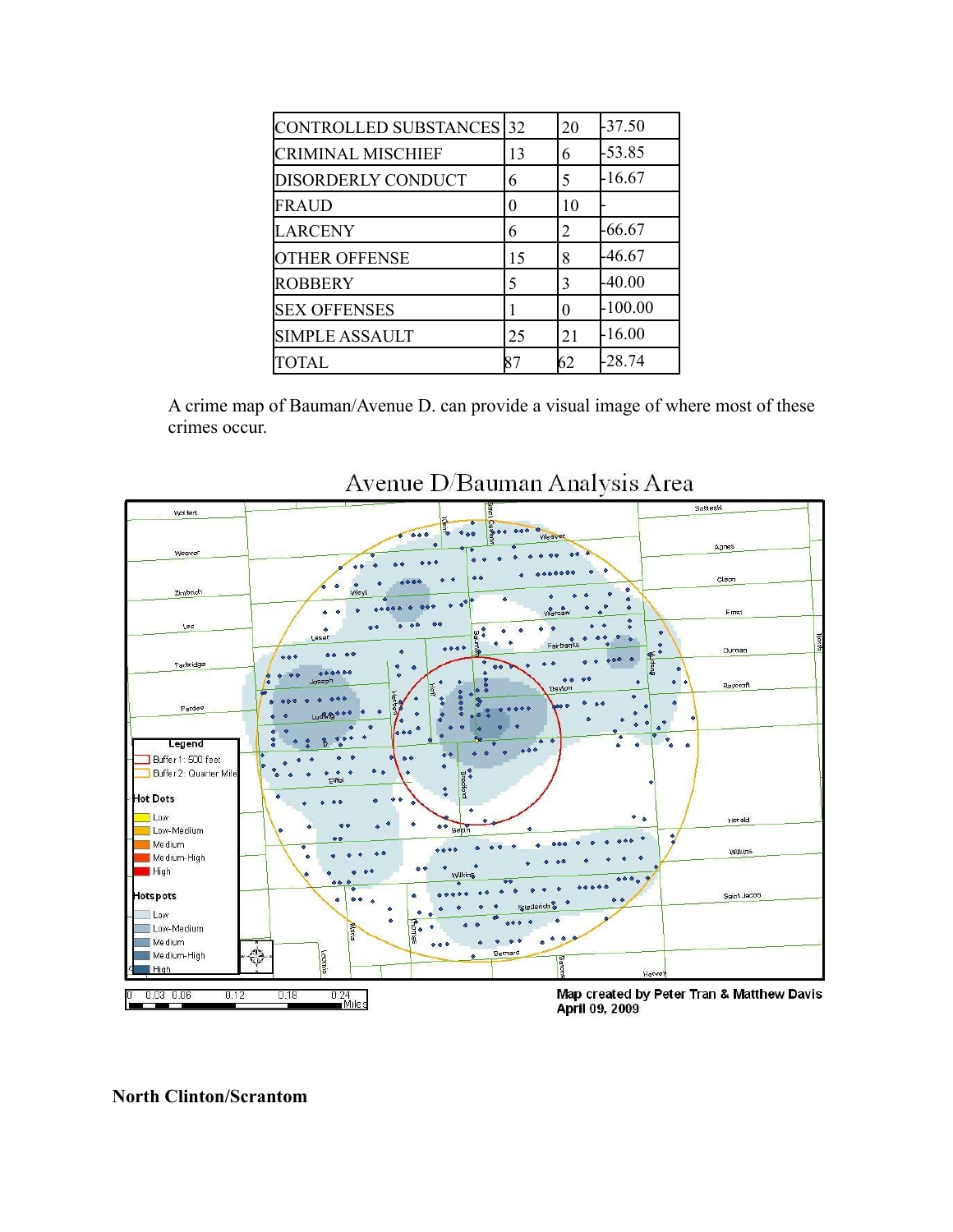The investigation of this area occurred from March 14, 2008 until May 21, 2008. The drug intervention occurred on May 20, 2008. The analysis of crimes was from February 19, 2008 – May 19, 2008 (Before) and May 21, 2008 – August 21, 2008 (After). Information below is the results of the drug intervention. The total of crime rates gathered excludes only the controlled substance crime to determine the increase or decrease of other crimes.

Search Warrants Executed: 9 Individual Arrested: 23 Cash Seized: \$6,674.00 Cracked Seized: 233.8 grams Heroin Seized: .26 grams Marijuana Seized: 295 grams Weapons Seized: 2 (handguns) Vehicle Seized: 1

The chart below provides details of the crime rates that are within a 500ft buffer.

| <b>Crime Type</b>            | <b>Before After</b> |                | % Change  |
|------------------------------|---------------------|----------------|-----------|
| AGGR. ASSAULT                | $\theta$            | 1              |           |
| <b>BURGLARY</b>              | $\overline{c}$      | $\Omega$       | $-100.00$ |
| <b>CONTROLLED SUBSTANCES</b> | 23                  | 7              | $-70.00$  |
| <b>CRIMINAL MISCHIEF</b>     | $\theta$            | 4              |           |
| DISORDERLY CONDUCT           | 3                   | 9              | 200.00    |
| <b>FRAUD</b>                 | $\Omega$            | $\Omega$       |           |
| LARCENY                      | $\overline{4}$      | $\overline{2}$ | $-50.00$  |
| <b>OTHER OFFENSE</b>         | 4                   | 2              | $-50.00$  |
| <b>ROBBERY</b>               | $\mathfrak{D}$      | 1              | $-50.00$  |
| <b>SEX OFFENSES</b>          | $\theta$            | $\theta$       |           |
| <b>SIMPLE ASSAULT</b>        | 3                   | 9              | 200.00    |
| <b>MV THEFT</b>              | 1                   | 1              | 0.00      |
| TOTAL                        | 19                  | 29             | 52.63     |

The second chart provides details of the crime rates that are within a quarter mile buffer.

| <b>Crime Type</b> | <b>Before After</b> |    | $\%$ Change |
|-------------------|---------------------|----|-------------|
| AGGR. ASSAULT     |                     | 10 | 150.00      |
| <b>IBURGLARY</b>  |                     |    | 20.00       |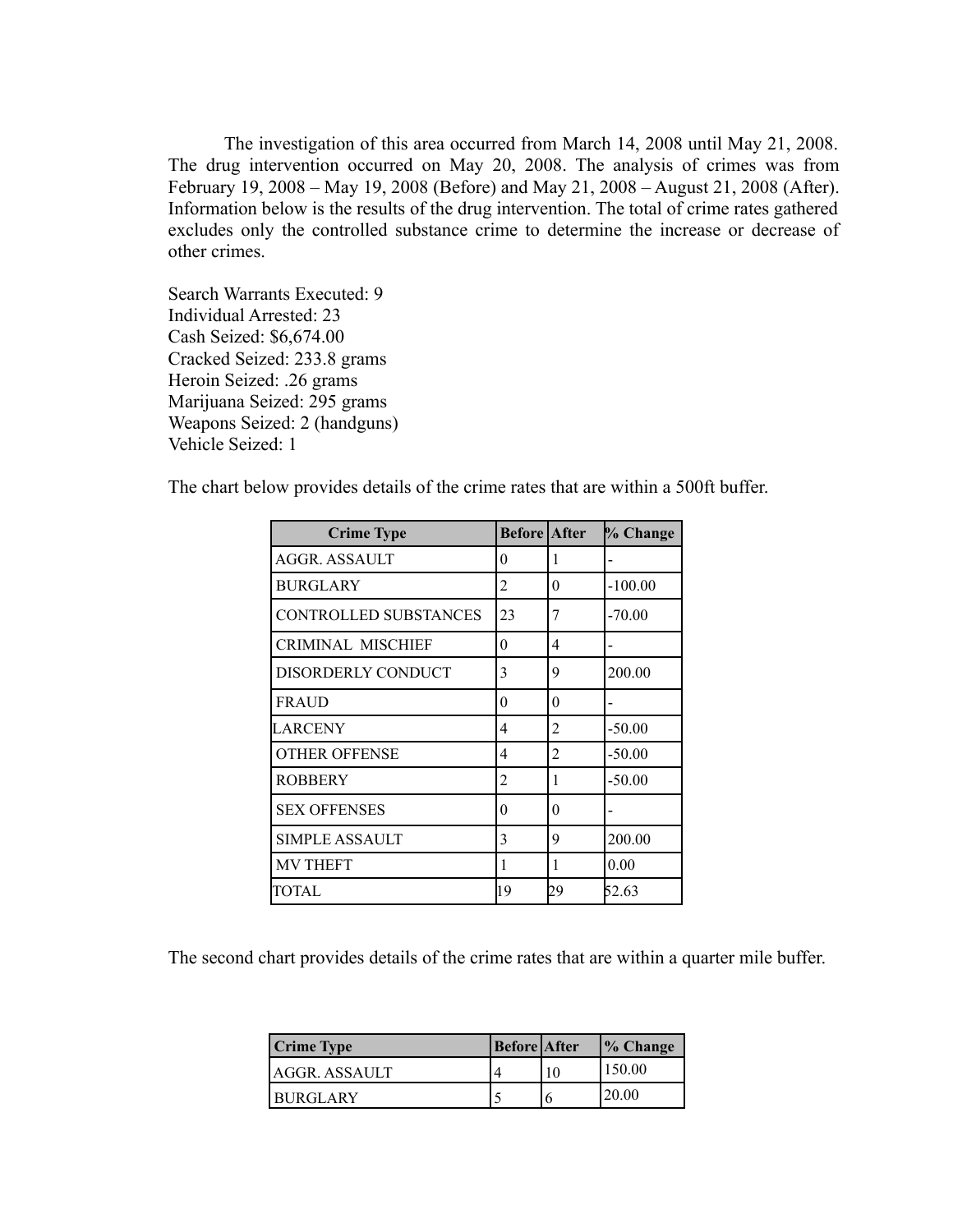| <b>CONTROLLED SUBSTANCES</b> | 31 | 20       | $-35.48$  |
|------------------------------|----|----------|-----------|
| <b>CRIMINAL MISCHIEF</b>     | 9  | 20       | 122.22    |
| DISORDERLY CONDUCT           | 3  | 15       | 400.00    |
| <b>FRAUD</b>                 | 0  | $\theta$ |           |
| <b>LARCENY</b>               | 12 | 11       | $-8.33$   |
| <b>OTHER OFFENSE</b>         | 12 | 7        | $-41.67$  |
| <b>ROBBERY</b>               | 5  | 6        | 20.00     |
| <b>SEX OFFENSES</b>          | ı  | $\theta$ | $-100.00$ |
| <b>SIMPLE ASSAULT</b>        | 20 | 34       | 70.00     |
| TOTAL.                       |    | 109      | 53.52     |

A crime map of North Clinton/Scrantom can provide a visual image of where most of these crimes occur.



Clinton/Scrantom Analysis Area

### **York St./Danforth**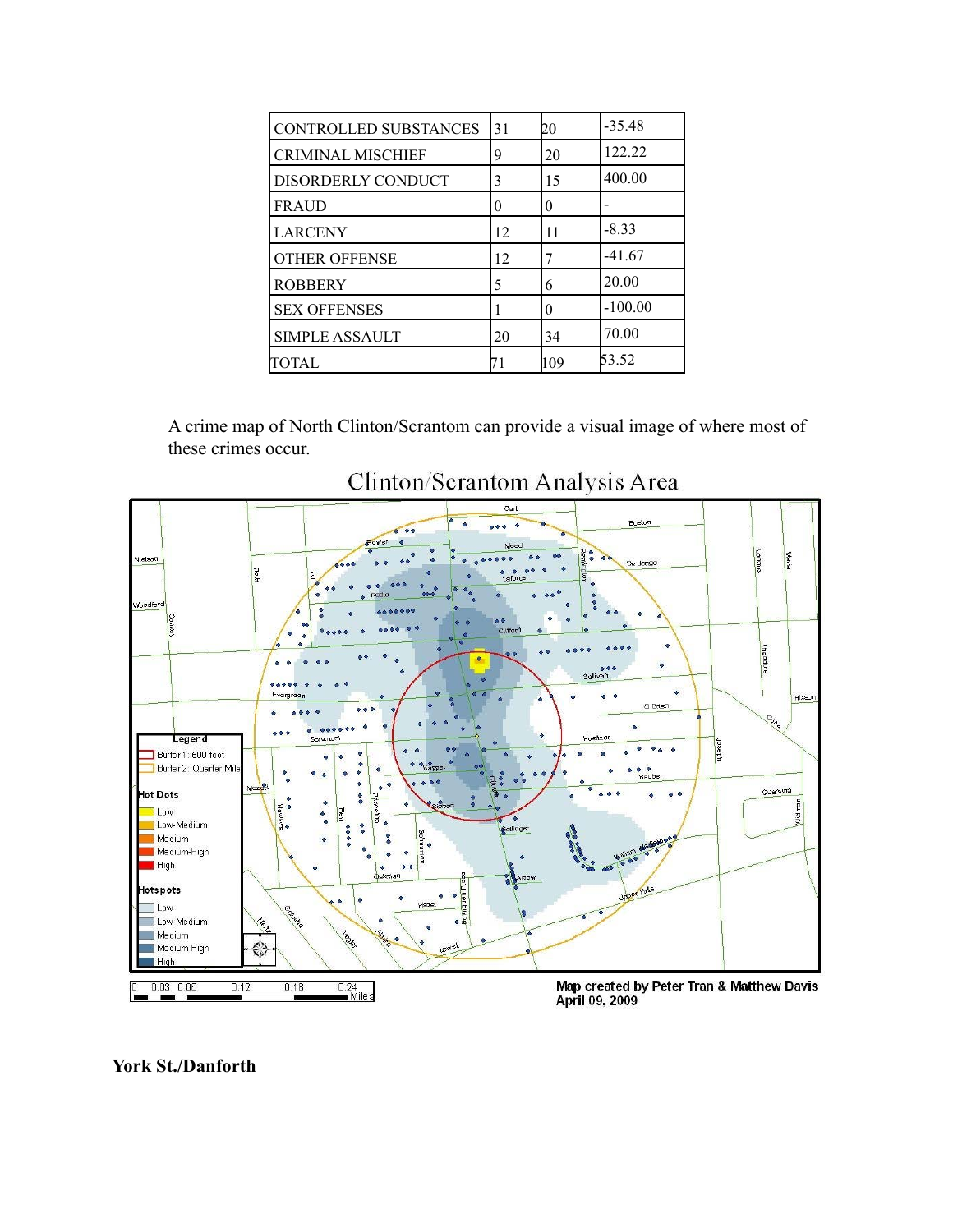The investigation of this area occurred from March 20, 2008 until April 24, 2008. The drug intervention occurred on April 24, 2008. The analysis of crimes was from January 23, 2008 – April 23, 2008 (Before) and April 25, 2008 – July 25, 2008 (After). Information below is the results of the drug intervention. The total of crime rates gathered excludes only the controlled substance crime to determine the increase or decrease of other crimes.

Search Warrants Executed: 8 Individual Arrested: 18 Cash Seized: \$5,022.00 Cracked Seized: 45.2 grams Marijuana Seized: 171.4 grams Weapons Seized: 3 (1 rifle, 1 shotgun, 1 stun gun)

The chart below provides details of the crime rates that are within a 500ft buffer.

| <b>Crime Type</b>            | <b>Before</b> | <b>After</b>   | % Change  |
|------------------------------|---------------|----------------|-----------|
| <b>AGGR. ASSAULT</b>         | $\theta$      | 1              |           |
| <b>BURGLARY</b>              | 0             | 0              |           |
| <b>CONTROLLED SUBSTANCES</b> | 18            | $\theta$       | $-100.00$ |
| <b>CRIMINAL MISCHIEF</b>     |               | 0              | $-100.00$ |
| DISORDERLY CONDUCT           | $\theta$      | $\theta$       |           |
| <b>FRAUD</b>                 | 0             | 0              |           |
| <b>LARCENY</b>               | 2             | 2              | 0.00      |
| <b>OTHER OFFENSE</b>         | 1             | $\theta$       | $-100.00$ |
| <b>ROBBERY</b>               | 1             | $\Omega$       | $-100.00$ |
| <b>SEX OFFENSES</b>          | $\theta$      | $\theta$       |           |
| <b>SIMPLE ASSAULT</b>        | 2             | $\overline{2}$ | 0.00      |
| <b>MV THEFT</b>              | 1             | 4              | 300.00    |
| <b>UNKNOWN</b>               | 0             | $\mathbf{1}$   |           |
| TOTAL                        | 18            | 10             | 25.00     |

The second chart provides details of the crime rates that are within a quarter mile buffer.

| <b>Crime Type</b> |  | Before After 1% Change |
|-------------------|--|------------------------|
| AGGR ASSAULT      |  | 1300.00                |
| <b>BURGLARY</b>   |  | 100.00                 |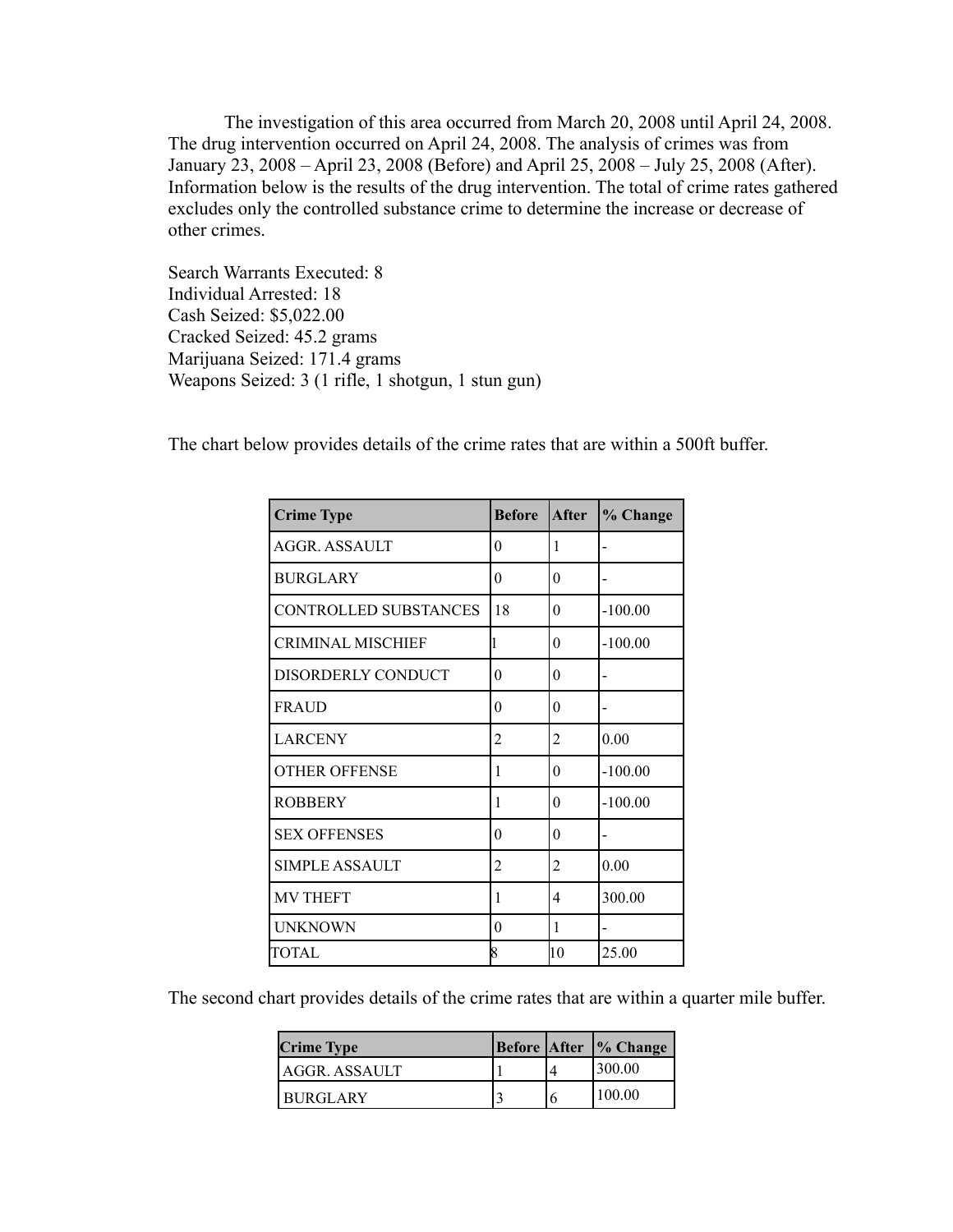| <b>CONTROLLED SUBSTANCES 26</b> |    | 9   | $-65.38$ |
|---------------------------------|----|-----|----------|
| <b>CRIMINAL MISCHIEF</b>        | 6  | 24  | 300.00   |
| DISORDERLY CONDUCT              | 0  | 4   |          |
| FRAUD                           | 4  | 2   | $-50.00$ |
| <b>LARCENY</b>                  | 26 | 33  | 26.92    |
| <b>OTHER OFFENSE</b>            | 12 | 7   | $-41.67$ |
| <b>ROBBERY</b>                  | 5  | 1   | $-80.00$ |
| <b>SEX OFFENSES</b>             | 0  | 0   |          |
| <b>SIMPLE ASSAULT</b>           | 21 | 21  | 0.00     |
| TOTAL                           | 78 | 102 | 30.77    |

A crime map of York/ Danforth can provide a visual image of where most of these crimes occur.



## York/Danforth Analysis Area

### **Conclusion of Analysis**

After reviewing the results that was gathered, two out of the four locations seem to have somewhat of a decrease in crime rates (the total excluding controlled substance crime). The other two locations, York/Danforth and North Clinton/Scrantom intersection seem to reveal a slight increase in other crimes. However, questions may arise to what targets or goals law enforcement